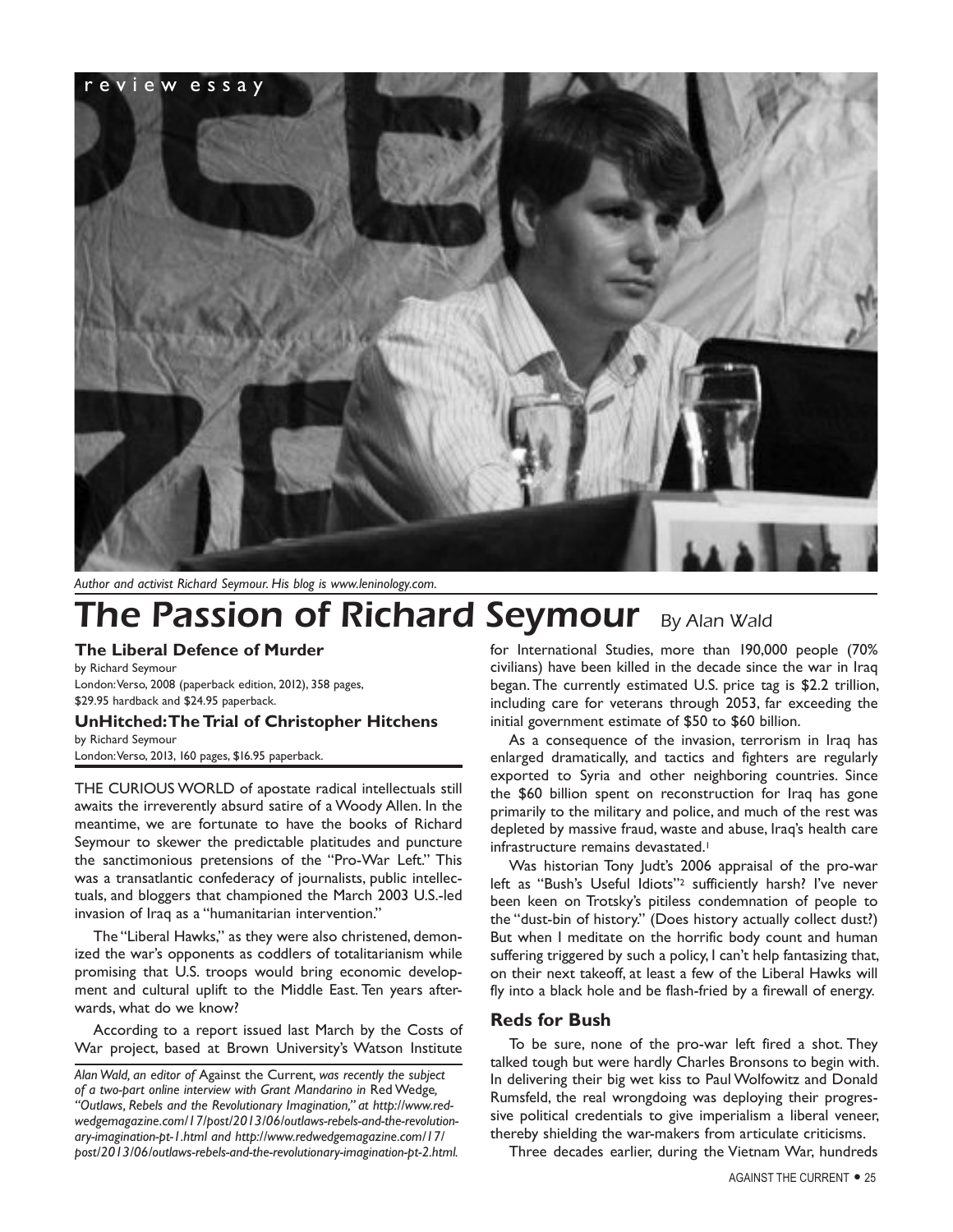of writers and intellectuals inspired by Noam Chomsky, Howard Zinn and others played an honorable role as instigators and truth-tellers. Memories of that Camelot moment of brief perfection raise the possibility that the Iraqi slaughter and its horrible aftermath might have been prevented as well. Instead, the pro-war left promptly succumbed to classic war hysteria, besmirching the hard-earned anti-imperialist tradition of radical intellectuals and performing an irreplaceable service to the Bush administration.

Everyone has the entitlement, indeed the duty, to change his or her mind in light of new information or a shifting world situation. Revolutionary Marxists dramatically revised their estimate of the leadership and direction of the Russian Revolution after Stalin came to power.

In the course of a lifetime of negotiat- The destruction of Iraq, the fruit of U.S. "humanitarian war." ing a world in turmoil, we aging activists

of the 1960s generation made many mistakes, often due to inadequate knowledge, an over-optimistic estimation of the nature of the period, or trusting the judgment of those who otherwise seemed to have had good track records. Some of these miscalculations have already been addressed and more will need to be debated in the near future.<sup>3</sup>

The pro-war interventionists of 2003, however, combined the monumental blunder of supporting a classic imperialist invasion with an unconscionable, hyperbolic smearing of its socialist-internationalist critics. In manifestos and blogs there was no moral high-ground that they did not seek to occupy.

Liberal Hawks defined the conflict as one of secular humanism against medieval terrorism, designating the antiwar position as antithetical to progress. Those who refused to accept the outlook of the Bush administration became not rational agents to be persuaded through logical arguments, but enemies to be conquered.

The assertions that anti-imperialists of the new millennium were motivated by "self-hate"<sup>4</sup> only worsened a national political culture in which adversaries rarely interact but fulminate in their own echo chambers. Although they did not carry out the White House planning themselves, these "Reds for Bush" became a new version of "The Best and the Brightest" of the Kennedy and Johnson administrations, enablers of empire whom their younger selves once held in contempt.

How was it possible for the latest crop of deradicalizing intellectuals to formulate a doctrine, claiming to stress human equality and universalism, which they actually intended to be a rationale for violent acts of aggression, domination and exploitation? Richard Seymour's *The Liberal Defence of Murder*  offers one answer: The *kriegsideologie* (war ideology) of liberal intervention is to be appreciably understood as the deranging upshot of centuries of organized white supremacy.

#### **Armed and Dangerous**

Only 36 years old, still a graduate student at the London School of Economics, and best-known since 2003 for the popular blog "Lenin's Tomb" (www.leninology.com), Seymour is particularly armed and dangerous when it comes to the



subject of those political activists who ostentatiously migrated from Marxism to the cause of Liberal Interventionism (more accurately, Liberal Imperialism) just before and after 9/11.

In *The Liberal Defence of Murder* he embeds them (Christopher Hitchens, Paul Berman, Kanan Makiya, Bernard-Henry Lévy, and many more of this mostly male phenomenon) in a long tradition of intellectuals who formulate humanitarian reasons for backing empire.

His book is a polemic, based primarily on secondary readings, and makes no pretense of providing a balanced, well-rounded view of historical situations. Yet the cogency and sophistication of his achievement as an overall perspective should not be underemphasized. In conception, steely scholarship and piercing insights, it is a Marxist masterpiece of this particular genre.

With elegant asperity and mordant antipathy, Seymour undresses the unsavory record of the liberal apologists for empire in a sane and steady voice that will enrage many and enlighten more. He combines an electrifying and formidable historical study with close readings and incisive analysis, not to mention a brilliant eye for the horrible detail of hypocritical posturing.

In four trenchant and learned chapters, preceded and followed by a Prologue and Conclusion in coruscating prose, Seymour expertly traces the regularity with which liberal moralizing has been joined at the hip with bloody conquest. Beginning with the 17th century subjugation of Ireland, liberal ideas established the currently-deployed terms of discourse, such as "civilization" and "progress," to disguise genocide, slavery and occupation.

Using great erudition, rich prose and a rare ability to integrate sophisticated historical and sociological analysis, Seymour shows how Enlightenment liberals, victims of their own political fantasies at best, replaced an originally skeptical attitude toward empire with "an almost uniform support for the colonial enterprise" especially targeting those "who advocated the extension of self-government domestically" (27).

The names of John Stuart Mill, Alexis de Tocqueville, and Charles Dickens are only the first of a long list of surprising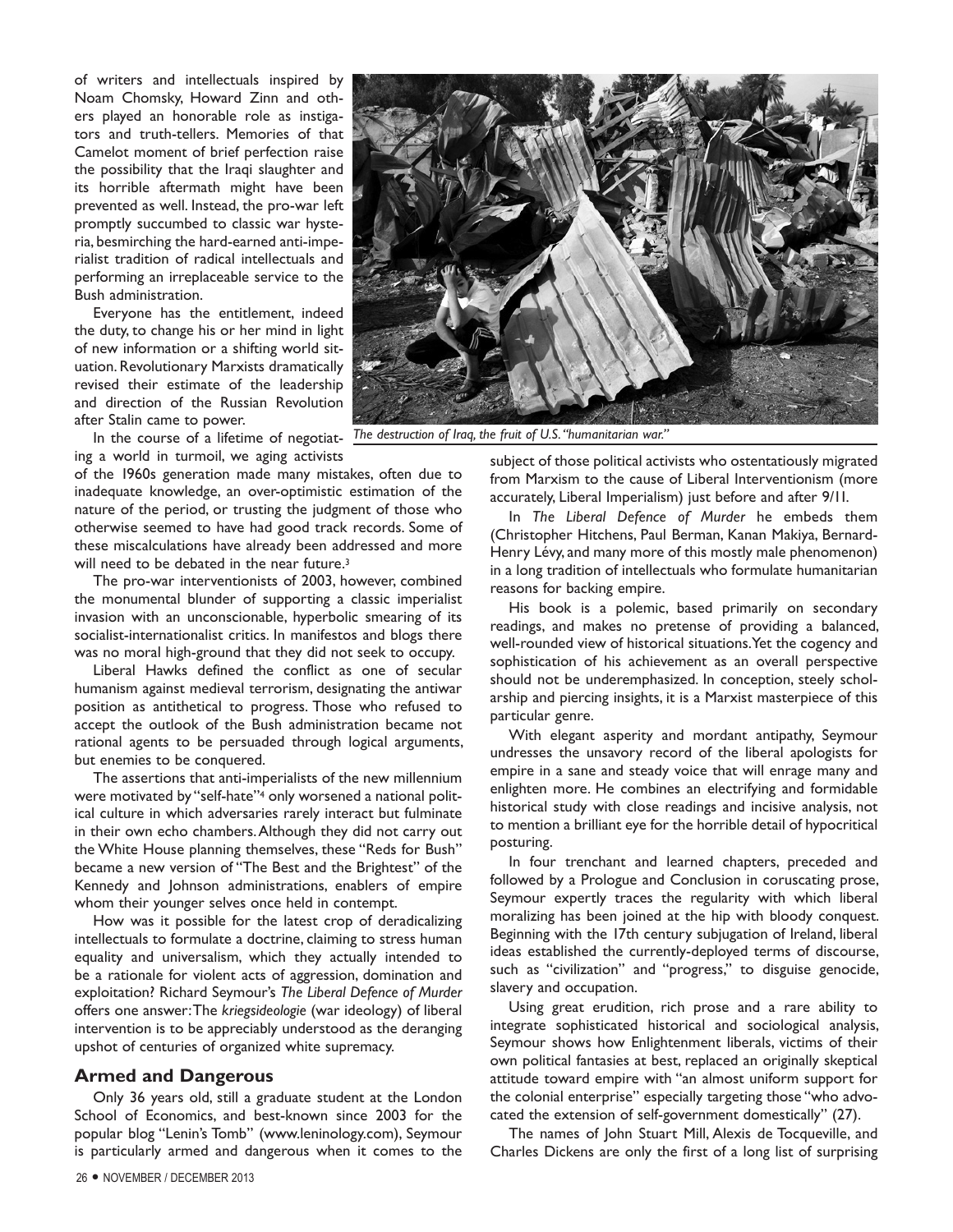figures caught up in this tradition. Late 19th and early 20th century social democracy also contained "pro-imperialist currents" that drew upon "Enlightenment ideals of progress, social engineering and humanitarianism to legitimatize, rather than criticize, empire." (35) Moving into the mid-20th century, Seymour shows the record of the Communist-led Popular Front to be almost as disturbing. (58)

The U.S. imperial idea and the central part played by its "tumultuous racial hierarchy" (80) receives an entire chapter. A sub-narrative of John Spargo, a British-born U.S. socialist who became a government propagandist during World War I and drifted steadily to the right in its aftermath, offers a compelling case for an early version of neoconservatism. But it was Cold War anti-communism that created the conditions for the modern neocon moment with which the recent prowar left has the greatest similarity.

The signers of the 2006 Euston Manifesto (a declaration attacking the anti-imperialist Left as anti-American) recall no political formation so much as the Cold War intellectuals who pioneered "CIA socialism."5 Starting out as an "'antitotalitarian' Left," with roots in the late 1930s and 1940s, these writers for the *New Leader, Partisan Review* and *Commentary* provided arguments and a vocabulary that fed the reactionary wingnuts of their day, such as *Counter-Attack* and *Red Channels.*

Although justified in contesting Stalinism, they championed "the West" as their protector, adding weight to the disastrous two-camp (U.S. vs. USSR) vision of the world. Throughout the 1950s, while still professing social democracy in domestic policy, their defense of U.S. global supremacy remained paramount. This eventually led to a bitter clash with the arising New Left, ignited by the 1956 combination of the Suez Crisis and Hungarian Revolt that alienated young people from both West and East.

For most of the now middle-aged "state department socialists," the enunciation of the neoconservative brand of politics was in place by the end of the 1960s and early 1970s, an outlook unqualifiedly hostile to Black militancy, feminism, Palestinian rights, and the cultural emancipations of the recent decade.

A comparable phenomenon emerged from the European New Left itself during the late 1970s, when yet another self-proclaimed "antitotalitarian" movement appeared in Paris. This was also largely populated by ex-Marxists, especially Maoists from the heady 1960s. These "New Philosophers" of the Left Bank had little new to say about Stalinism but deepened the Eurocentric indictment of "Third Worldism" as a guilt-ridden abandonment of Western culture.

U.S. intellectuals step by step began to follow a similar progression, especially after the fall of the Soviet Union. Seymour spends many pages arguing that "Much of the Left responded to the disintegration of Yugoslavia by romanticizing, or at the very least championing, one of the constituent nations or would-be nations" and "ended up demanding intervention on their behalf by European or American power." (194)

#### **Mastery of the Subject**

Getting the most out of Seymour's text can require perseverance — sometimes the syntax is overly-convoluted and the "humor" is closer to sarcastic asides — but it rewards hard work.

While I am far from an expert on the ins and outs of the British Empire, or pre-20th century U.S. history, I have considerable acquaintance with the Left intelligentsia of the 1930s and its makeover after World War II. Many of the recently published books and articles explaining how and why this generation was transformed by the very society that it set out to change are cursory. Some contain anti-anti-Communist simplicities that conflate Trotskyism with liberal anti-Stalinism, and sidestep the dreadful realities of the Soviet Union and China. Others offer fatuous claims about neoconservatism as Trotskyism inside out, rapidly penned by those who couldn't care a hoot for the real historical issues at stake.

Therefore I am rather stunned by Seymour's refreshing mastery of the subject and the convincing case he makes for establishing the pro-war left as significantly within a longer tradition. *The Liberal Defence of Murder* may have a martini-in-your face title, but it helps us retrospectively comprehend what we have just witnessed.

One hopes it will also be a wake-up call to those intellectuals and activists who are retrospectively succumbing to a romanticized and sanitized version of Cold War Liberalism.6 Although Seymour's emphasis is relatively restricted by his accentuation, this is a book with the potential to reshape the entire study of deradicalization.

Where *The Liberal Defence of Murder* is weak is where one might expect it to be. Seymour does not attempt a "bottom up" study of the intellectuals whose political changes are brought under his magnifying glass to reveal the fingerprints of history. Rather, his method is to affiliate them with the predominant line of argument; he uses select quotations and snapshots of positions to demonstrate that intellectuals serve as the enablers of empire by recurrently providing moral rearmament when aggression is required.

This results in a degree of homogenization of his cast of characters that will surely yield complaints of unfairness from those who will insist that their individualized trajectories should disqualify them from the general pattern. And it is certainly true that a genuine scholar such as Michael Walzer of Princeton's Institute for Advanced Study should not be confused with the shallow media showman Bernard-Henri Lévy.

Walzer wrote some dreadful pro-war polemics about the need for a "Decent Left."7 Lévy officially opposed the invasion of Iraq (as morally right but politically wrong), but his melodramatic efforts to establish his own bullying authority in exposing the left as hate-filled make him appear as deranged as Nurse Ratched.8

This is especially conspicuous when one adds in Lévy's ludicrous defense of Dominique Strauss-Kahn and naive reliance on the arguments of a non-existent philosopher ("Jean-Baptiste Botul," a hoax) to refute Immanuel Kant.<sup>9</sup> If one's concern is the nuances of individual careers, more focused and detailed biographical treatments are in order.

As if in response to that objection, Seymour subsequently produced a briefer study of the trajectory of journalist Christopher Eric Hitchens (1949-2011) as part of Verso's "Counterblast" list of books, a lively series that also includes short volumes about Bono, Thomas Friedman, Bernard-Henri Lévy, and Michael Ignatieff.

In *Unhitched: The Trial of Christopher Hitchens*, we again find Seymour's customary clarity, rigor, and intelligence as he offers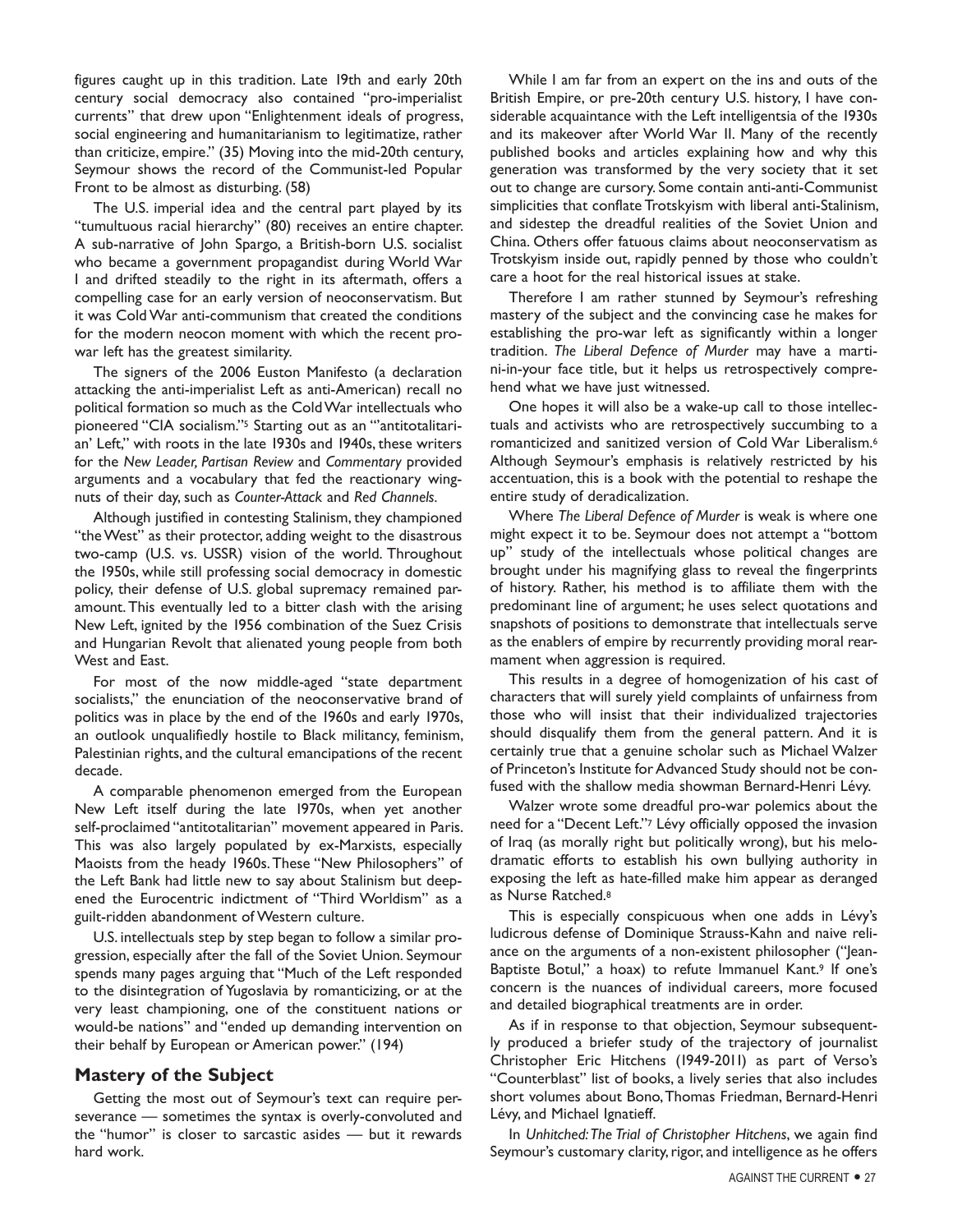a brilliant analysis of the shifting landscape of Hitchens' path from socialist internationalist to Liberal Hawk. It is a work brimming with hot anecdotes and tangy tidbits as Seymour goes at it mano a mano with "The Great Contrarian," recapitulating the menu of contradictions that comprise the life of this practiced ironist.

#### **Chris or Christopher?**

Everyone loves a con man until they are conned, which may explain why so much of the Left responded to Hitchens' political migration to the Right with an outrage recalling the duped investors in Bernie Madoff's 2008 ponzi scheme. British MP George Galloway denounced Hitchens as "a drink-sodden ex-Trotskyist popinjay" (which means a self-centered chatter $box - 1$  had to look it up),<sup>10</sup> while others referred to him as a "scoundrel" and "renegade."11

One anti-Hitchens tirade was titled "How Hitch Poisons Everything" (a parody of the subtitle of his 2008 best-selling book *God is Not Great: How Religion Poisons Everything*), another announced "Hitchens Never One of us," and a third greeted his death from esophageal cancer with the following in boldfaced type: "The Hitchens I admired passed away many years ago, about 11 September 2001, to be exact."12

His is a pretzel-twisted story. Regarded by many as informative, witty and delightful; reputed to be a marvelous raconteur; and famed for his opulent intellect and stylistic bravura, Hitchens was the type of political-literary intellectual known as a "manic impressive."

He could be diamond-hard and brilliant, taking on powerful adversaries such as Henry Kissinger with a saucy fearlessness, but he could also wear his erudition ostentatiously on both sleeves, bloviate in a manner that made him seem more huckster than visionary, and combine the traits of a Marxist militant and a radio shock jock.

Above all, Hitchens had an unquenchable thirst for excitement and a desire to be at the heart of things. His slogan might have been "Go big or go home." He was determined to stand out, and he certainly did.

Hitchens also led a complicated double life, moving among different versions of himself and experimenting with alternative personae. The most notable of these began in his earlier years as a socialist agitator when he published in *International Socialism* (the journal of the British International Socialists, now the Socialist Workers Party — ed.) as "Chris Hitchens." He was even then succumbing to enchantment by the intellectual elite, which he came to know better when he launched his journalism career in the *New Statesman* as "Christopher Hitchens."

From an upper middle-class family, Hitchens attended Balliol College, Oxford. In 1967 he was expelled from the Labour Party for his anti-war activism and soon became a well-known member of the International Socialists group.13

In the decade spanning his graduation in 1971 and his move to the United States in 1981, Hitchens worked for several prominent publications. His ties to the International Socialists faded (definitively around 1976, at the time of the revolution in Portugal) even as he consolidated an independent reputation as a fierce anti-imperialist and friend of Palestinian rights.

This admirable record continued during his U.S. career, which commenced at the left-liberal *Nation* where he contributed a regular column.14 In 1992 he became a contributing editor of *Vanity Fair*, an occasionally-controversial popular culture, current affairs, and fashion magazine.

Seymour knows far more about Hitchens' writing than myself, and perhaps anyone else, and the chapters of his "trial" are a marvel of precise condensation. Unlike Hitchens' own work, which is mostly naked of citations so that inquisitive readers are thwarted from retracing the author's interpretive steps, Seymour documents his accusations even as he avoids committing murder by footnote.

He takes on almost every stage of Hitchens' thinking, relentlessly pursuing his own interpretation: that Hitchens, somewhat like Walter White on the cable TV series "Breaking Bad," was flawed from the outset. That is, the older Hitchens was not necessarily in as much contradiction to the younger as one might suppose. Over the decades the formerly recessive qualities emerged as dominant and he only became more of what he was.

Hitchens worked assiduously to manufacture a persona as a rebel without a pause, waging war on clichés and spearing apostate leftists such as Paul Johnson and Conner Cruise O'Brien. Yet he ended up (and here Seymour quotes 18th century literary critic William Hazlitt) "a living and ignominious satire on himself." (110)

Some of Seymour's revelations come as little surprise, less a shocking transformation than a series of confirmations, but it's still a devastating exposé. The scalpel is wielded lethally against Hitchens' soft spots for empire (India, the Falklands), infatuation with Margaret Thatcher (who is said to have playfully swatted him on the butt), turnabout on the Balkan wars (when he discovered his affinity for neoconservatives), deteriorating relation to Islam (connected with his role in the Salman Rushdie affair and friendship with Ahmed Chalabi), bashing of religion (as barbarism), and his 2002 abandonment of socialism (but not Marxism!).

In this book, Hitchens cascades rightward like the unstoppable BP oil spill until he finally takes the oath of American citizenship presided over by Michael Chertoff, head of Homeland Security under Bush. Yoking into an orderly fashion all these heterogeneous positions in 100 pages must have been as hard as keeping together mercury on a dish. It was a dirty job but somebody had to do it.

Yet I'm not quite certain that the case is closed on understanding Hitchens' personal evolution. Seymour relates a number of unsavory episodes about Hitchens' resentment of Hillary Clinton's no-show at a dinner party, snitching on Sidney Blumenthal, failing to credit collaborators, smearing rivals, even plagiarizing. I suppose that one way to look at Hitchens' life is as a lesson in the perils of self-preoccupation, but I am not exactly pole-axed by any of this.

It's not that I hold to the cynical view that "every man is a part time-bastard," but so many writers with unattractive personal lives have nevertheless been good social and cultural critics. As is often said, the truth of Euclid's proofs is not affected by how he treated his servants.

Like the rest of us, Hitchens seems to have been both a rational being and a creature of impulse. He clearly switched sides on major political questions of our time, but I wonder how much point there is in hair-splitting arguments over gradations of perversity. Where there seems to be more to his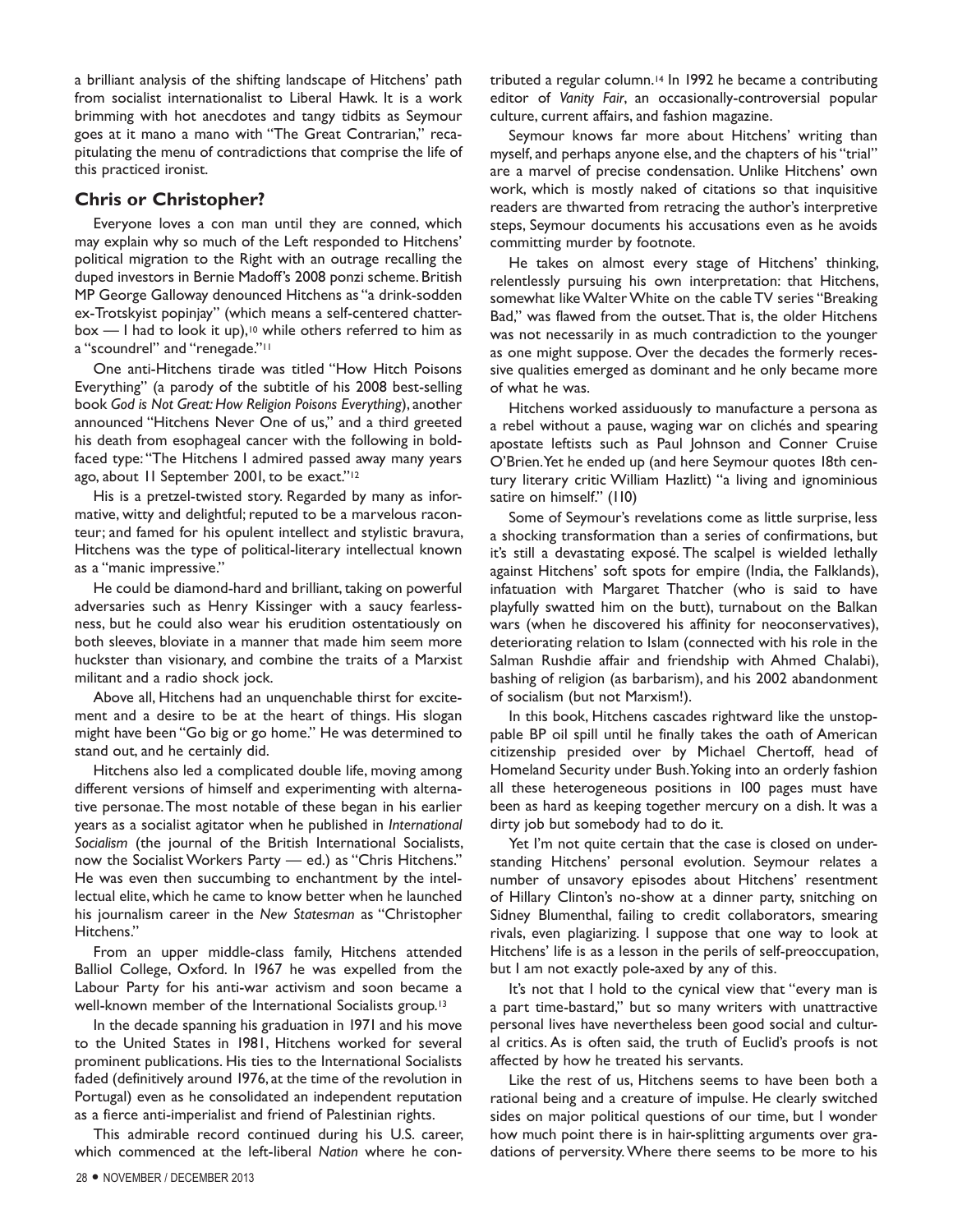story involves the hidden life of his own emotions. For all the autobiographical references in his writing, his wives, children, and even the spectacular death of his mother — in a double suicide with her lover, a de-frocked priest — seem to register as little more than blips in his political timeline.

Novelist Martin Amis, his closest friend, attributes Hitchens' political conversion to a late 1980s midlife crisis involving his divorce and the death of his father.<sup>15</sup>



One suspects that Hitchens led a life of compulsive escapism from some grievous tragedy beneath; he was evidently a man who was driven, passionate and perfectionist, yet completely benighted about what was going on in his own heart, loins and character.

As Gabriel Garcia Marquez observed, "Everyone has three lives. A public life, a private life, and a secret life."16

#### **Bad Boy Image**

I confess to being one of those who never had a celebrity crush on Hitchens' imitation-Edwardian prose style. But more insufferable was the endless media fawning over his U.S.-cultivated image as decadent upper-class British bad boy, staggering into his television talk-shows in a wrinkled cotton suit, seeming half-shaven and conceivably unslept.

Hitchens' numerous feuds, including the break with collaborator Edward Said and the on-and-off one with his ex-Trotskyist-turned-religious-conservative brother, Peter, seemed strategically planned to help him remain noticed and noticeable. Independent of his political trajectory, an increase in narcissism and sense of entitlement was evident toward the end when he chanted stale patriotic mantras as unchallengeable truths.

Still, here was a man who would surely go down writing; Hitchens, in fact, pretty much died at his laptop. What I also liked was his candor and a certain brute common sense. This is above all prized when exposing the modern social contract, insidious because it can be exercised so invisibly.

Hitchens really did have a great turbine of a mind, all the more exciting because respecting boundaries was not his thing. He saw everything as teachable moment in which he could explain his position and he could be hilariously mean, as in his book *The Missionary Position: Mother Theresa in Theory and Practice* (1996):

*[She] was not a friend of the poor. She was a friend of poverty. She said that suffering was a gift from God. She spent her life opposing the only known cure for poverty, which is the empowerment of women and the emancipation of them from a livestock version of compulsory reproduction.*

Of Nixon's secretary of State, he wrote: "A good liar must have a good memory. Kissinger is a stupendous liar with

a remarkable memory." And no one can forget this one: "The governor of Texas, who, when asked if the Bible should also be taught in Spanish, replied that 'if English was good enough for Jesus, then it's good enough for me.'"17

Hitchens was compelling as a champion of anti-imperialist causes and scourge of American hubris. And he was his most effective when using language the way George Orwell did, mainly for clarity of thought with precision.

In the hands of many Marxist writers, a Trotskyist analysis can seem so much like a litany of betrayals that reading almost any Trotskyist publication becomes an endurance test. But Hitchens channeled Trotskyism enviably, perhaps because he agreed with Mark Twain that "against the assault of laughter, nothing can stand."18

# **Hitchens Unravelled**

Whether Seymour is accurate in suggesting a decline in Hitchens' brainpower and prose along with the degeneration of his politics I am not sure. Years after 2003 he continued to write magnificently of both John Brown and the Bolshevik cause, and there are many bright literary moments in his massive 2012 collection *Arguably*.

Perhaps the bonds between his Marxism and crypto-Thatcherism formed a double helix, dynamically self-reinforcing, and flowing endlessly in both directions. Alex Callinicos, a leader of the British SWP (formerly International Socialists), who learned many of the basic ideas of Marxism from Hitchens, may have expressed the situation best when he said of Hitchens' transformation, "I still find this fully hard to explain."19

Too many anti-Hitchens critics employ the genre of morality drama known as psychomachia (from the Medieval Latin poem by Prudentious), in which good and evil angels (Tony Cliff and George Bush?) fight for the soul of a character named Christian (Chris/Christopher Hitchens?).

To me, Hitchens' story is unfinished because he himself has supplied almost all of the available intimate biography and is an unreliable guide to his body of work in *Hitch 22* (2010) and elsewhere. There are simply too many omissions and clearly he is framing the machinations of his life.

Rather than recant his Leninism or express contrition about his support of the war in Iraq, Hitchens rationalizes and revises, sometimes making a wretched bid to retrieve a flagging trope. The result may be a coup for personal mythmaking but a disaster for an accurate political history of intellectuals in our time. One always claims that one is writing autobiography to remember, but one can also write to sweep things under the rug.